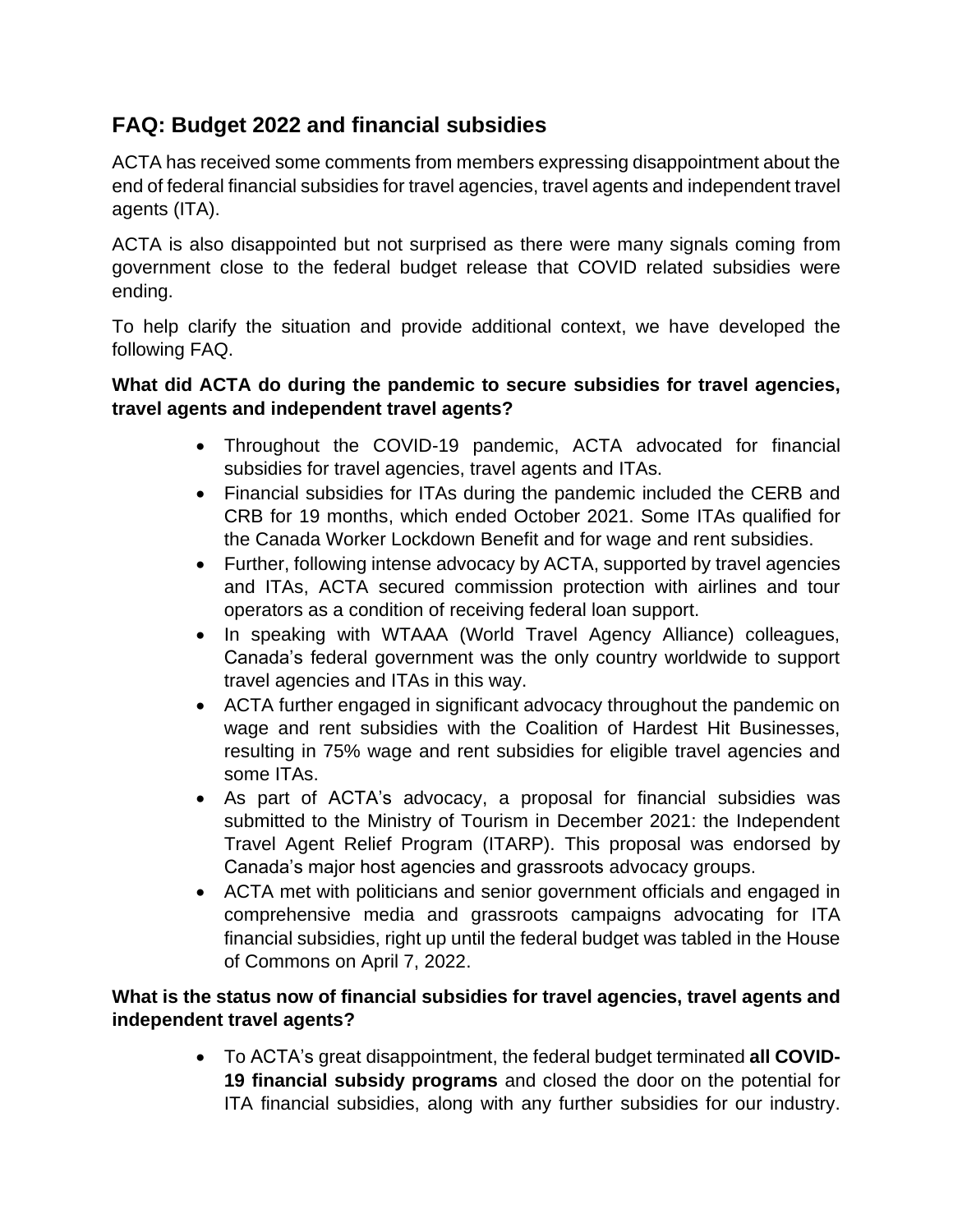They also closed the door to **all other sole proprietor** sector-specific funding requests in various industries.

- Travel agencies and ITAs who registered for payroll in March 2020 can continue accessing the Tourism and Hospitality Recovery Program subsidies until May 7, 2022.
- ACTA has been consistent on two key messages throughout the pandemic in advocating for travel agency and ITA financial subsidies: recovery cannot begin until border restrictions are removed, and that the sector will be among the last to recover based on our delayed revenue structure.
- Today, border restrictions are significantly eased, and bookings have increased. This means the travel sector can start recovering.

## **What is the significance of the federal budget?**

- The federal budget establishes the spending authority for government programs. It is the single-most important day-to-day legal document that guides government policy and legislative priorities.
- For ITA financial subsidies and continued wage and rent subsidies to become a reality, the federal government needs spending authority in the budget. Ultimately, **they chose not to budget** for any financial subsidy programs.
- The budget will pass as-is since the NDP has already committed to support it.
- Therefore, there is no added value in lobbying further for ITA or continued wage and rent financial subsidies at this time. The door has been closed.
- Should there be subsequent variants and borders are further restricted, ACTA will once again assertively advocate for travel agency and ITA subsidies.

## **Why did the federal government not create new independent travel agent financial subsidies?**

- There is a national labour crisis, especially in the travel, tourism and hospitality sectors and the government expressed the view that Canadians need to find a way to make their business sustainable or take jobs in their sector—or in other sectors, where there is great need.
- While we believe the government understands delays in travel agent compensation, airline, hotel, travel agency, and host agency data supports there has been significant recovery in travel demand over the past several weeks, especially in the leisure market.
- Since the government ended CRB in October due to a shortage of workers, there are over one million sole proprietors in various industries including travel who have been without financial subsidies since then. It is important